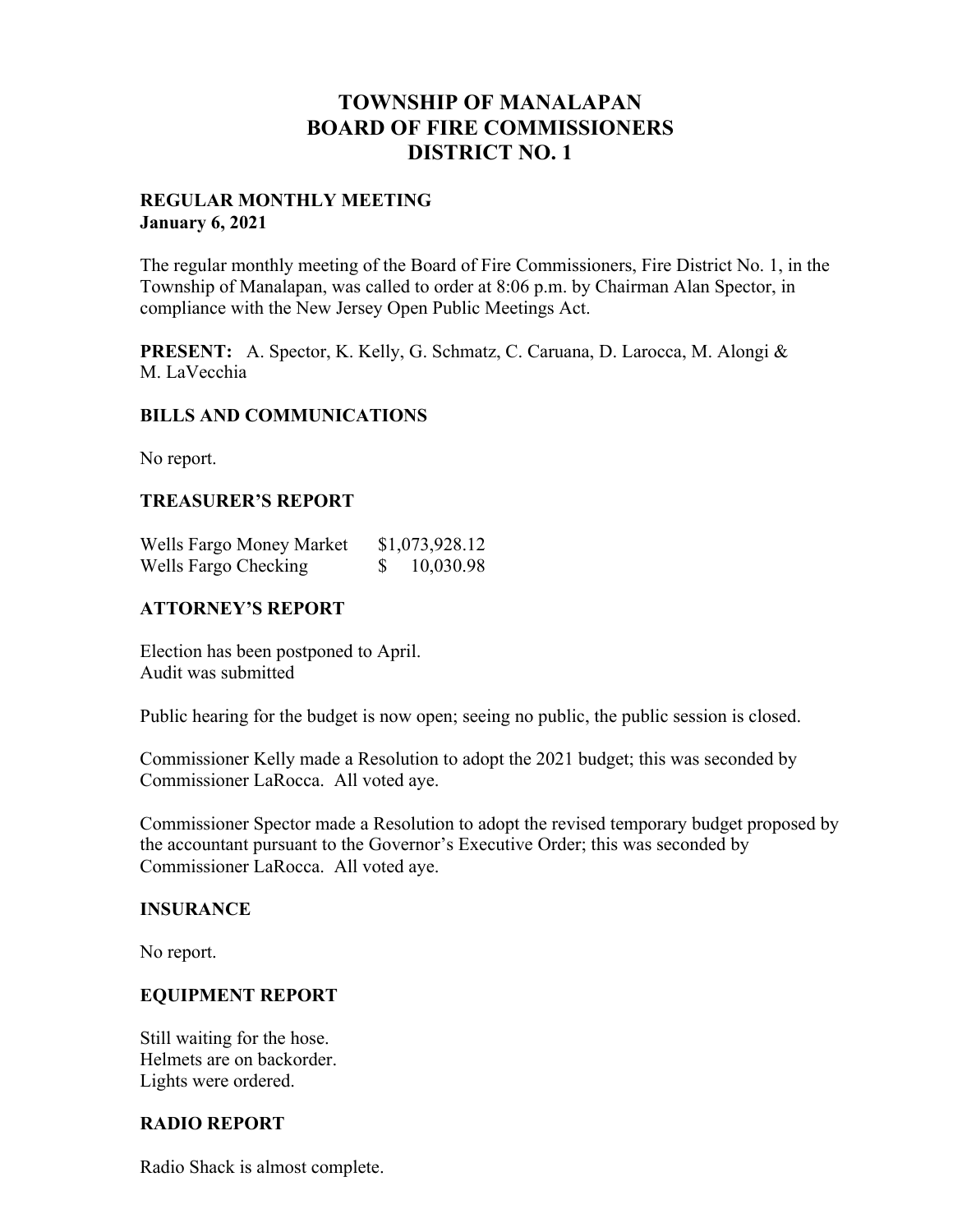Still waiting on antennas for the radio shack. Next Western Monmouth meeting is scheduled for February  $2<sup>nd</sup>$ ; looking to have the Sheriff attend this meeting.

Did a pagers and radio inventory.

# **TRUCK REPORT**

Chief Alongi's truck went in for a new battery and brakes.

# **CHIEF'S REPORT**

Chief Alongi is looking forward to being the Chief this year and working with the Commissioners. Auxiliary members will be allowed to ride on the trucks as long as they have permission from one of the Chiefs. There were 31 calls for December. Need to replace the mustang suit bag at a cost of \$110. Did an inventory on the AED's – need one for 26-1-76, 12 sets of pads and 2 keys at a cost of \$1,369. Would like to purchase 8 driver's jackets.

## **MEMBERSHIP REPORT**

No report.

### **ASSOCIATION REPORT**

Would like to start getting quotes for the roof at the Main House and also to pave the parking lot next door. Would like \$2,000 to redo the plaques for the life members, deceased members, etc.

### **TRUSTEES' REPORT**

No report.

### **OLD BUSINESS**

See attached.

### **NEW BUSINESS**

Commissioner LaRocca made a motion to pay all vouchers; this was seconded by Commissioner Kelly. All voted aye.

Commissioner LaRocca made a motion for \$110 to purchase a bag for the mustang suit; this was seconded by Commissioner Kelly. All voted aye.

Commissioner LaRocca made a motion not to exceed \$1,500 to purchase pads, keys and AED for 26-1-74; this was seconded by Commissioner Kelly. All voted aye.

Commissioners Schmatz and Spector will be on the Safety Committee.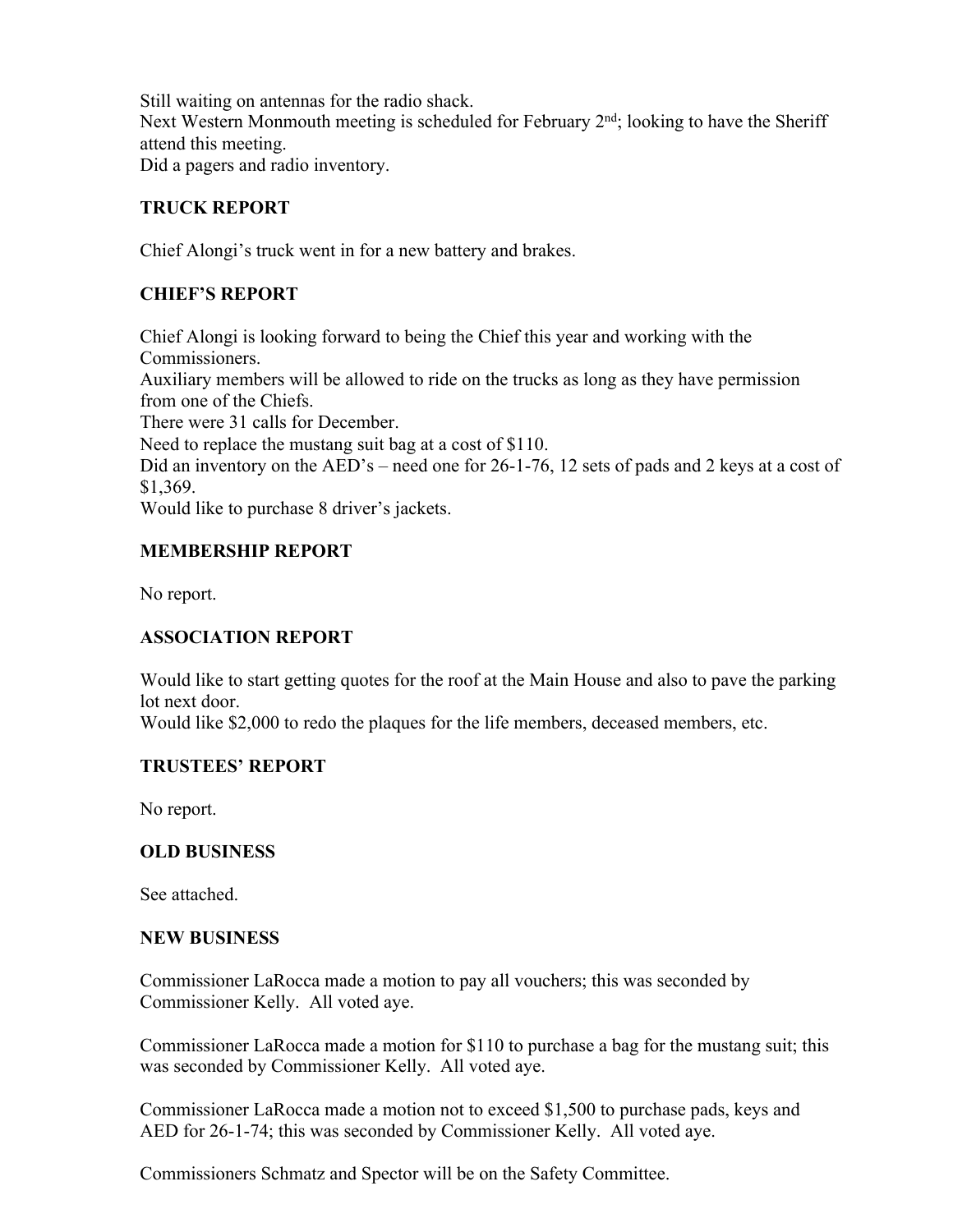Chief Along stated that the fire house may serve as a distribution site for the vaccines.

Meeting opened to the public at 8:43 p.m.

A motion was made by Commissioner Spector to adjourn; it was seconded by Commissioner Kelly and all voted aye.

Meeting adjourned at 8:45 p.m.

 Respectfully submitted, Kenneth Kelly, Clerk